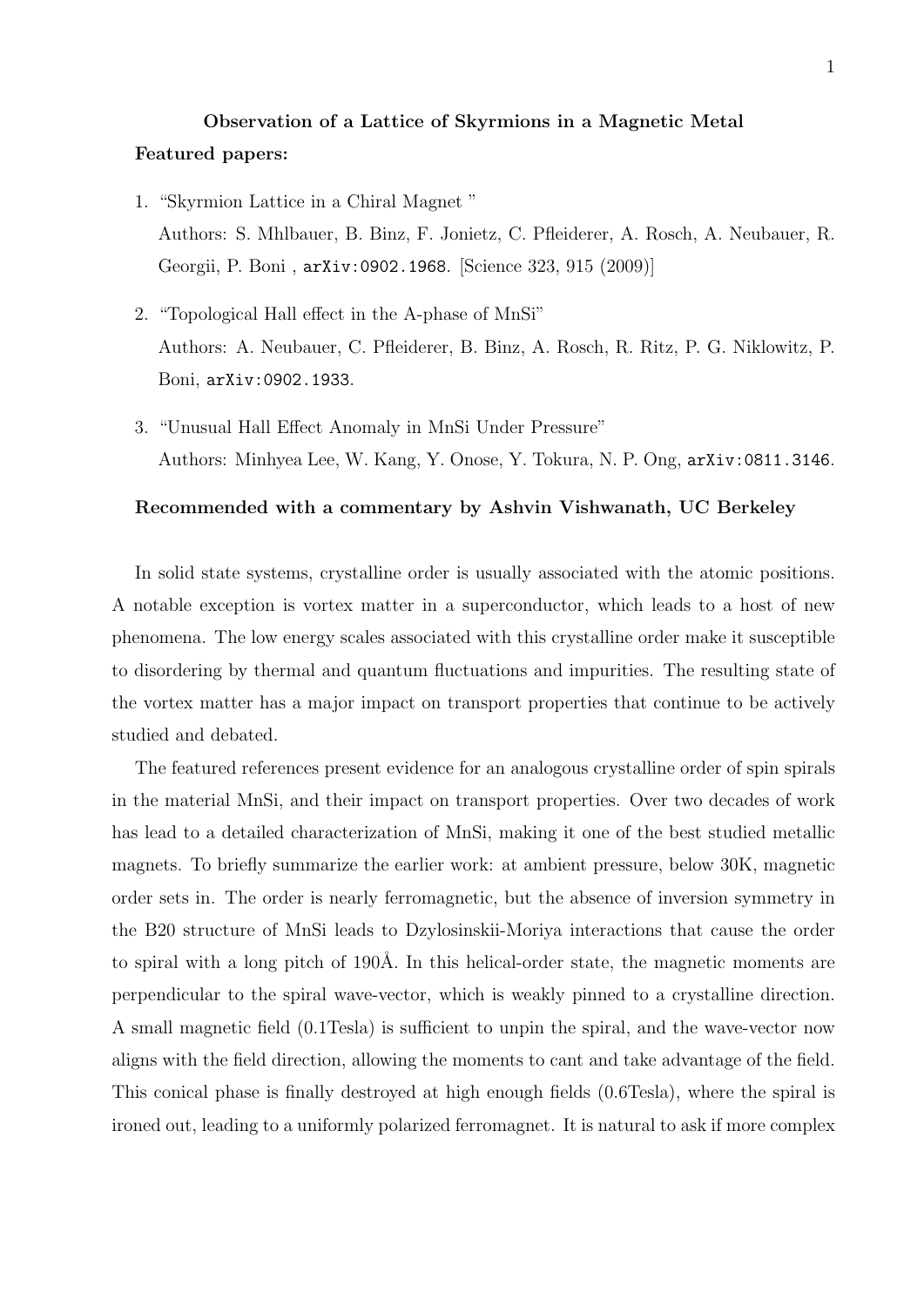magnetic orders can occur, with several spiral wavevectors simultaneously present, as in a crystal. If so what physical consequences would they lead to?

Article 1 reports a neutron scattering study of MnSi in a particularly interesting parameter regime. Earlier studies had identified a distinct magnetic phase ('A' phase) in a wedge shaped region at temperatures near the transition, and for a range of magnetic field values, as shown in the figure. However, the precise order in this phase was unknown until now.

As described in Article 1, Bragg peaks of six spiral wavevectors were observed in this phase, in a plane perpendicular to the applied field. Theoretical calculations show that such a hexagonal array of spirals is energetically favored in a magnetic field (for the same reason that the triangular lattice is chosen by two dimensional solids), and its stability is enhanced by thermal fluctuations. They also predict the field orientation property of this state. This was confirmed experimentally by rotating the field to different orientations, and verifying that the magnetic Bragg peaks followed. Multi-spiral structures are rare in metallic magnets, until now having been seen only in a few rare-earth materials. Field control of the magnetic structure appears to be unique to the A phase of MnSi.

The real space magnetic structure implied by this multi spiral state, is also shown in the figure. A triangular lattice of skyrmions appears, where the spin direction in each unit cell maps out all the points on a sphere. Like vortices, these skyrmions have a quantized charge Q associated with them - if  $\hat{n}(r)$  is the direction of the spin field at point r, then

$$
Q = \int_{\text{unitcell}} \frac{dxdy}{4\pi} \hat{n} \cdot (\partial_x \hat{n} \times \partial_y \hat{n}) \tag{1}
$$

here  $Q = -1$ . Therefore, much like a field induced lattice of quantized vortices in a superconductor, here a two dimensional lattice of skyrmions appears perpendicular to the field direction. The lattice spacing however is field independent and controlled by the spiral wavelength ( $\sim 190\AA$ ). A simple spiral of course shows none of this structure and has  $Q = 0$ . Historically, soliton solutions of this type were invoked by H.J. Skyrme to account for protons and neutrons within a pion field theory. In the condensed matter context, they are perhaps most familiar from the physics of the quantum Hall effect.

This skyrmion lattice real space structure is not simply a curiosity, for it has an interesting physical consequence. An electron moving in such a background will tend to align its spin along the local magnetic moment, and pick up an additional Berry's phase in the process. This can be interpreted as the Aharonov-Bohm phase of an additional magnetic field, which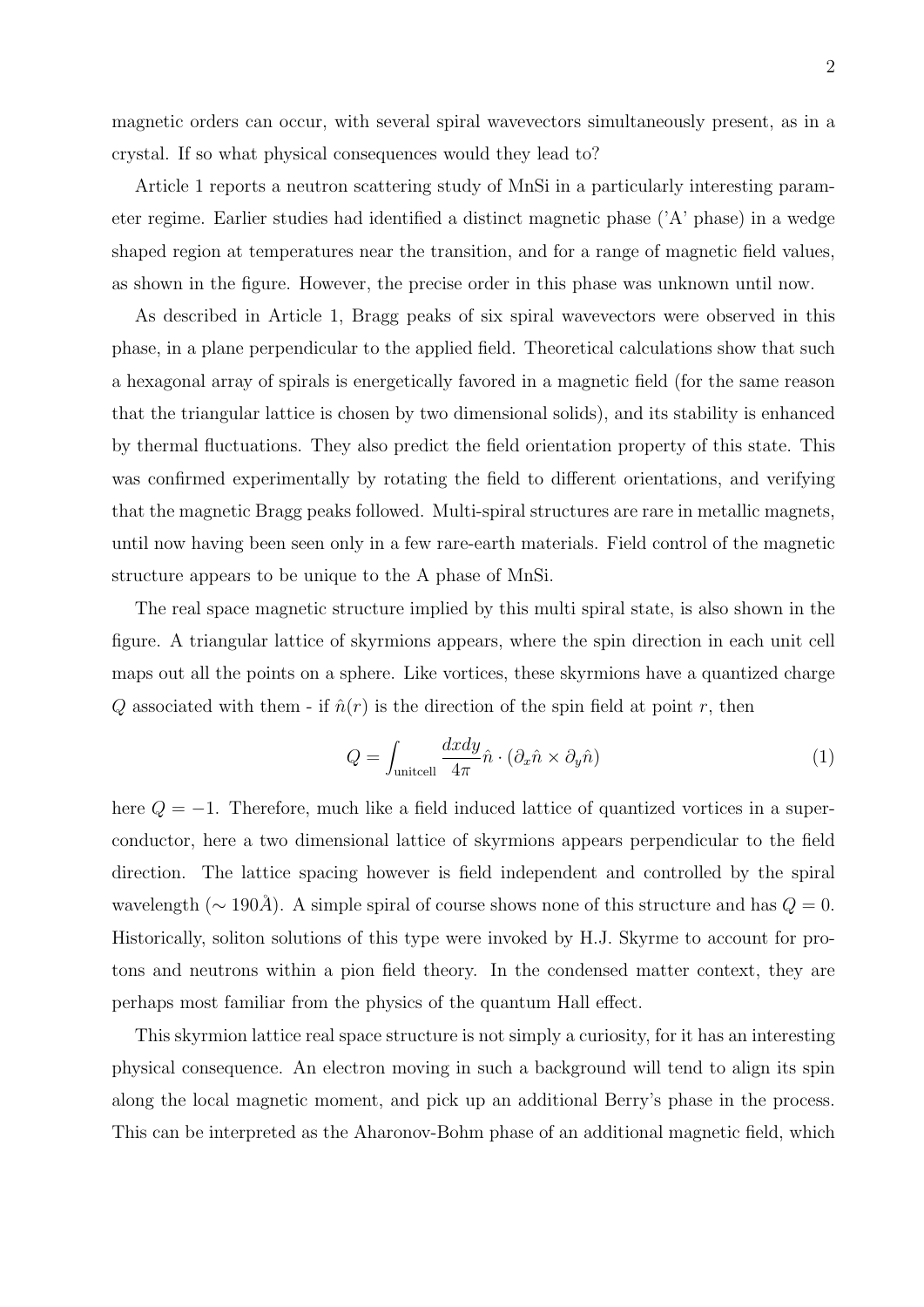

FIG. 1: Magnetic phase diagram of MnSi at ambient pressure. In the A-phase, Article 1 observes a multi-spiral magnetic structure, which forms a triangular lattice in the plane perpendicular to the field. The real space magnetization pattern corresponding to this is also shown - a lattice of skyrmions is present. In each unit cell, the central spin points down, and rotates on moving outwards till it point up along the unit cell boundary. Figure taken from Article 1.

will lead to a contribution to the Hall effect. Note, this occurs over and above the usual Hall effect as well as the anomalous Hall effect of ferromagnets with uniform polarization. Since this Hall effect is related to real space topological textures and the effective flux is in fact the topological density in (1), it is sometimes called the 'topological' Hall effect (in contrast, the anomalous Hall effect is related to similar topological textures in momentum space). Careful measurements of the Hall effect through the A phase is reported in Article 2, which detect this contribution. This part of the signal cannot be readily attributed to the anomalous Hall effect, and is argued to have the same sign and magnitude as theoretically expected for the topological Hall effect.

Article 3 had earlier observed a similar Hall effect signal, and attributed it to the topo-